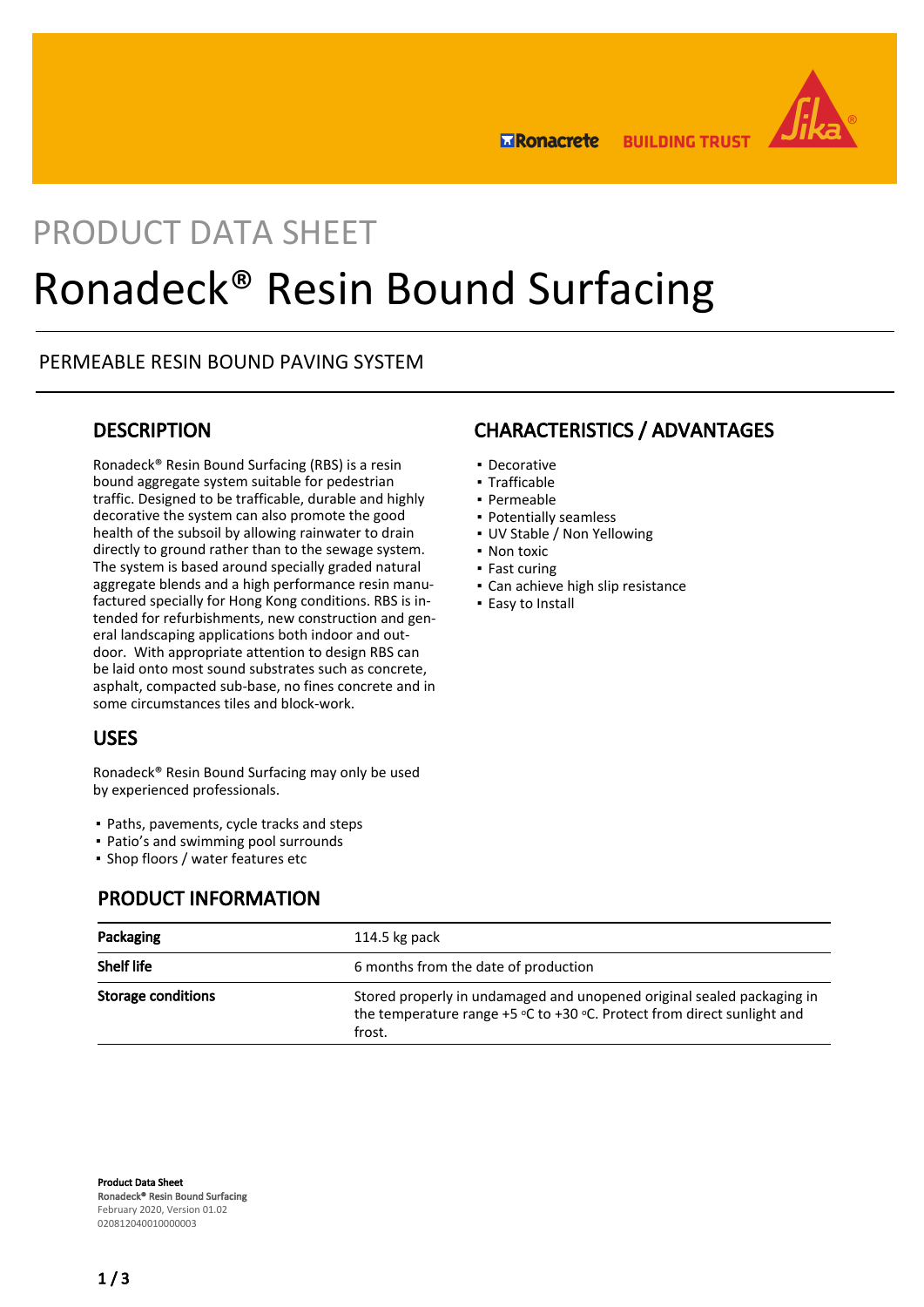| Permeability             | Approx. 5–100 litre/m <sup>2</sup> /min                              |  |
|--------------------------|----------------------------------------------------------------------|--|
| Compressive Strength     | Approx. 5-15 MPa                                                     |  |
|                          | (CS1: 2010: Section 12)                                              |  |
| Transverse Breaking Load | Approx. 50-200 N/mm                                                  |  |
|                          | (BSEN 1344 : 2002)                                                   |  |
| Tensile Strength         | Approx. 5-12 N/mm <sup>2</sup>                                       |  |
|                          | (BSEN 1344 : 2002)                                                   |  |
| Slip Resistance          | > 45 USRV                                                            |  |
|                          | (BS EN 1341 : 2001)                                                  |  |
|                          | Remark : The above data could be varied depend on the aggregate mix. |  |
|                          |                                                                      |  |

## APPLICATION INFORMATION

#### Ambient Air Temperature  $> 5 °C$

## APPLICATION INSTRUCTIONS

### SUBSTRATE QUALITY / PRE-TREATMENT

The substrate should be clean, dry, free of oil, grease and other removable contaminants. New concrete should be left for at least 14 days before application.

#### MIXING

Pre-mix the coarse aggregate in a suitable forced action pan mixer. Pre mix all of the Part A and Part B resin pack using a drill and paddle. Use a medium speed and try to avoid introducing too much air into the mix. This is especially important when there is high humidity. Mixing should take between 30 second to 1 minute. Pour the pre-mixed resin into the forced action mixer and blend for 2 to 3 minutes until all of the aggregate is evenly coated with resin. If fine aggregate is included in the mix add this after the resin has completely coated the coarse aggregate and mix for an additional 1 minute.

#### APPLICATION

Spread the aggregate at the desired location using a rake or other leveler to achieve an un-compacted level of between 25 % and 50 % greater than the desired thickness of the system. Use a screed trowel with a compacting force to achieve the desired level and a smooth finish. The minimum application thickness after finishing should be 15 mm. Protect the system from trafficking, rain, dirt and contaminants for at least 4 hours.

#### CLEANING OF EQUIPMENT

Clean all tools and application equipment with thinner immediately after use. Hardener and/or cured material can only be removed mechanically.

## IMPORTANT CONSIDERATIONS

Ensure all equipment is clean before beginning work as the wet resin will collect dust and become stained by dirty equipment. To create a seamless finish always maintain a fresh un-compacted edge of material during installation.

#### Skills and Resources

Careful consideration must be given to provision of manpower and equipment suitable and sufficient for the project involved. Remember that a seamless installation is in effect a continuous installation so any break in installation that results in laying fresh material against set material will be visible in the finished screed. The skills required to install RBS are very similar to those required to professionally install and finish a cement sand screed, still there are idiosyncrasies in the product that come with training and experience for example:

- Different blends will compact by different degrees during installation
- Finishing with a solvent wiped trowel will influence the surface appearance

## BASIS OF PRODUCT DATA

All technical data stated in this Product Data Sheet are based on laboratory tests. Actual measured data may vary due to circumstances beyond our control.

## LOCAL RESTRICTIONS

Please note that as a result of specific local regulations the performance of this product may vary from country to country. Please consult the local Product Data Sheet for the exact description of the application fields.

## ECOLOGY, HEALTH AND SAFETY

**BUILDING TRUST** 

For information and advice on the safe handling, storage and disposal of chemical products, users shall refer to the most recent Material Safety Data Sheet (MSDS) containing physical, ecological, toxicological and other safety-related data.

Product Data Sheet Ronadeck® Resin Bound Surfacing February 2020, Version 01.02 020812040010000003



**MRonacrete**